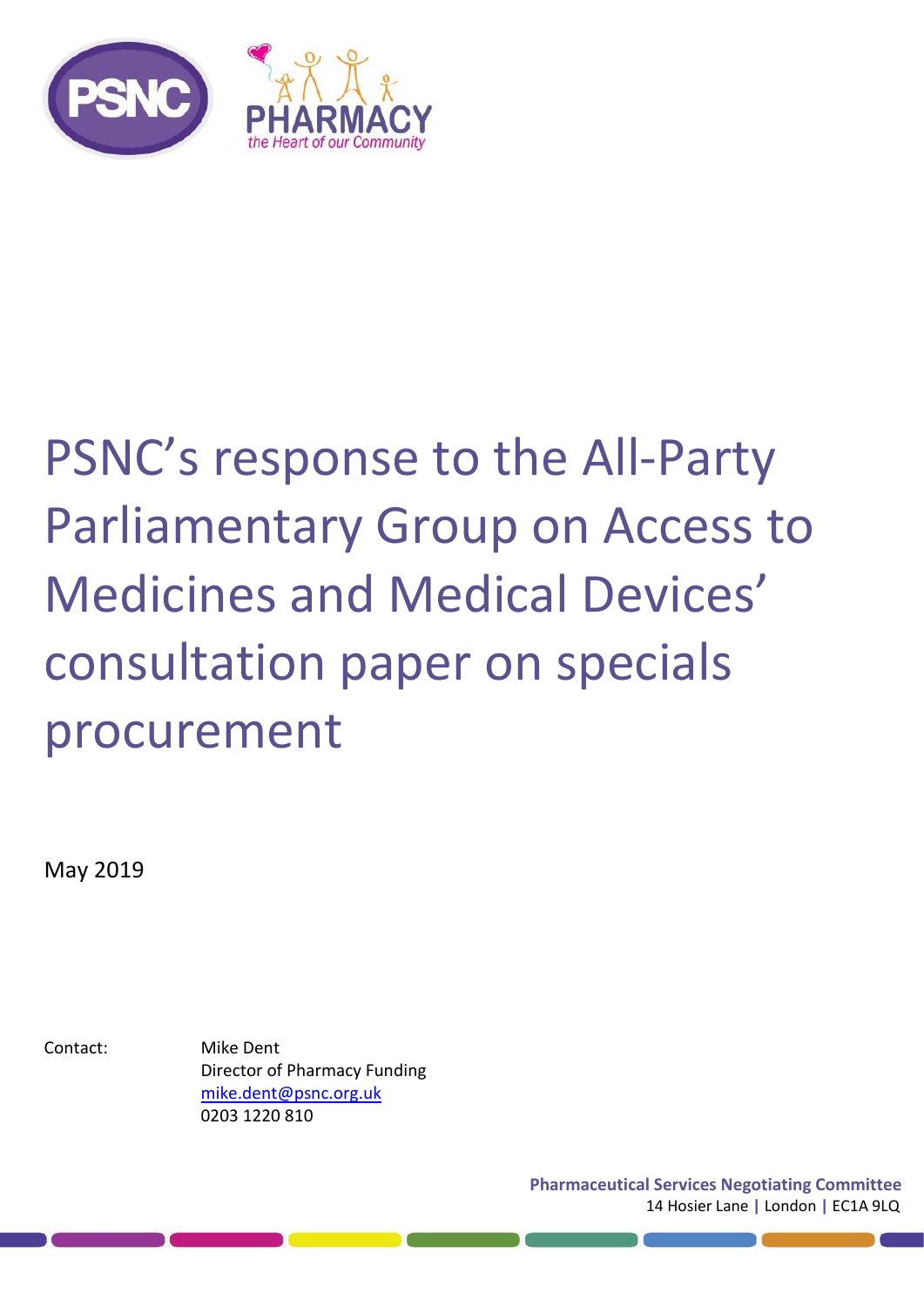

## **Introduction**

The Pharmaceutical Services Negotiating Committee (PSNC) promotes and supports the interests of all NHS community pharmacies in England. We are recognised by the Secretary of State for Health as the body that represents NHS pharmacy contractors. We work closely with Local Pharmaceutical Committees (LPCs) to support their role as the local NHS representative organisations.

Our goal is to develop the NHS community pharmacy service, and to enable community pharmacies to offer an increased range of high quality and fully funded services; services that meet the needs of local communities, provide good value for the NHS and deliver excellent health outcomes for patients.

We welcome the opportunity to be able to provide our response to the proposals set out in the All-Party Parliamentary Group on Access to Medicines and Medical Devices' consultation paper on specials procurement.

## **Consultation Questions**

### **Section 1**

### **Q. In what capacity are you responding to this consultation?**

PSNC is recognised by the Secretary of State for Health and Social Care as the body that represents NHS community (high-street) pharmacy contractors (owners) in England. We work with NHS England and other NHS bodies, and with the Department of Health and Social Care (DHSC), to promote opportunities for the development of community pharmacy services, and we negotiate the contractual terms for the provision of NHS community pharmacy services. In the preparation of the Drug Tariff and any changes to reimbursement and remuneration for specials, the Secretary of State for Health and Social Care consults with PSNC.

## **Q. Please briefly outline your experiences with the consumption, procurement, delivery or system design of specials.**

PSNC represents community pharmacy contractors in England who dispense specials in primary care. In a bid to curb the cost of specials, the DHSC in consultation with PSNC introduced the Part VIIIB section in the Drug Tariff in November 2011. This allowed listed unlicensed specials and imports to be reimbursed at a fixed Drug Tariff Price. Each year, PSNC also carries out the annual margins survey to measure any margin earned by independent community pharmacies, including on a random selection of Drug Tariff Part VIIIB and non-Drug Tariff listed specials.

### **Q. Has all the relevant evidence for this consultation document been taken into account? If 'No', please give details.**

No; as indicated above, any margin made by pharmacy contractors on specials is analysed by PSNC and DHSC. This is to try to ensure that pharmacy contractors only earn the agreed amount of margin, which is a core part of their national NHS funding. The margin survey takes into account any discounts and rebates earned by pharmacy contractors as seen on their invoices/statements. Any professional fees linked to the supply of specials are paid to pharmacy's as part of the pharmacy contract global sum – this is agreed as a fixed amount each year, therefore any fees paid within it are not an additional cost to the NHS.

The price-inflation figures quoted in the consultation document relate to 2008/09. A more recent assessment of price-inflation figures is required to provide an informed response. Since 2010, overall spend on specials has been steadily decreasing – nearly halved – from £136 million per year in 2010 to £74 million in 2017.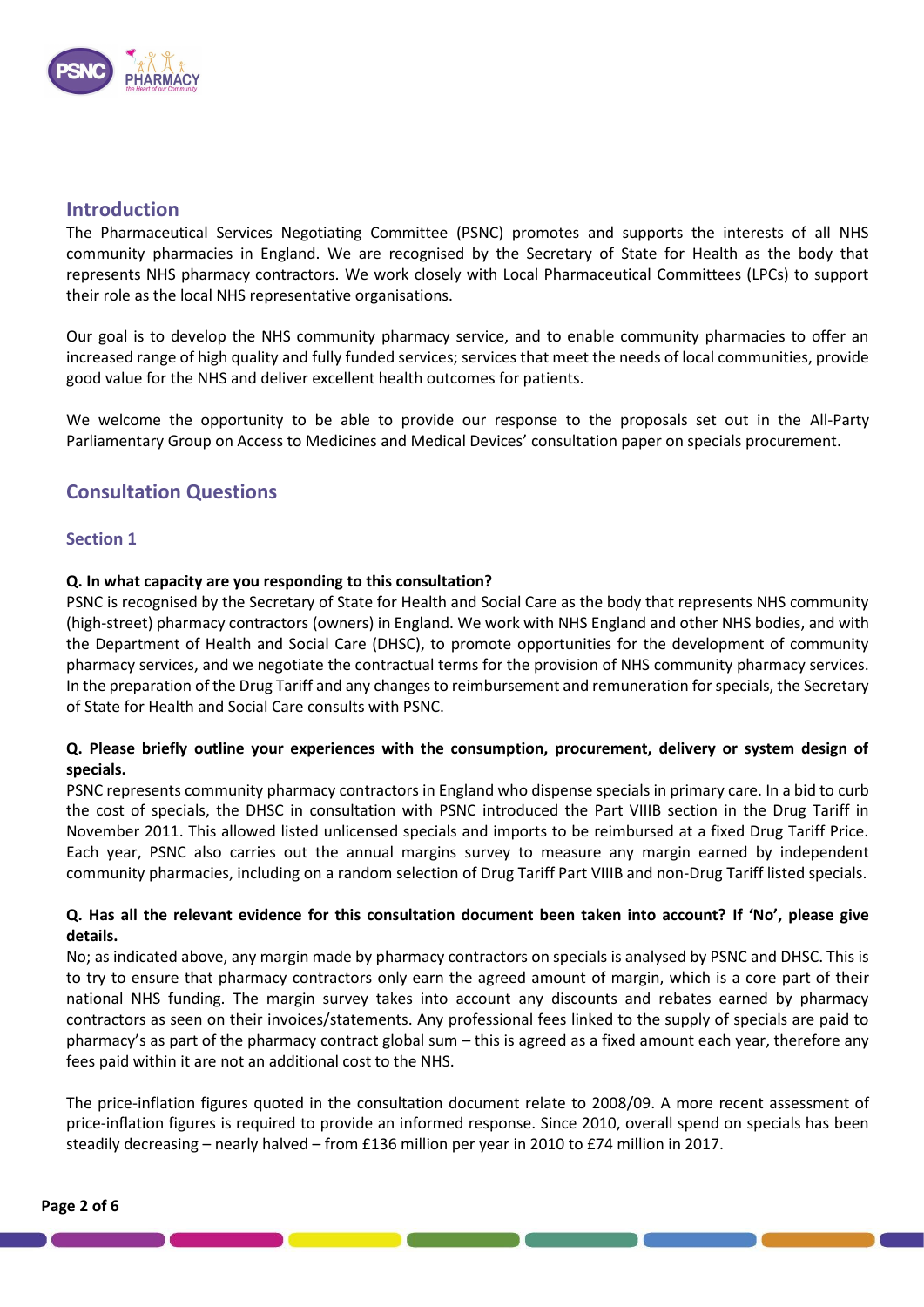

Since the introduction of the new specials reimbursement arrangements in November 2011, DHSC has observed that in England the average cost for specials listed in the Drug Tariff decreased by 58% between 2011 and the first quarter of 2018. 

Over the same period total number of items dispensed by pharmacies has grown from £877.2 million to over 1 billion in 2017/18. Despite the overall growth in items, over the same period, the number of specials items dispensed by community pharmacies has dropped from 709,000 to 560,000 items per year.

Between 2010 and 2017, the cost to the NHS of the average special has gone down from £191.19 to £132.64 (-31%). However, when specials are divided into Part VIIIB (Tariff-listed) and non-Part VIIIB specials (non-Tariff listed), then the average cost per item for Part VIIIB specials has gone down to £75 in 2017 whilst the average cost per item for non-Part VIIIB specials has increased to £199 in 2017. Addition of drugs to the Drug Tariff VIIIB list has contributed to an overall reduction in specials spend.

### **Section 2**

## **Q. Please comment on the medical specialisms and disease areas that you are aware are affected most by the procurement of specials.**

A list of the top 500 special order products by net ingredient cost/item is available on the NHS Business Services Authority (NHSBSA) website:

<https://www.nhsbsa.nhs.uk/sites/default/files/2018-11/Top%20500%20Qtr%20to%20Sep%2018.xlsx>

This provides an indication of the specials dispensed for different medical specialism and diseases and includes dermatology, sleep-disorders, gastroenterology, ophthalmology, among others.

### **Q. Do you agree with the consultation document's findings regarding price-inflation, multiple fees and additional hidden costs for specials in England?**

It is inaccurate to say that most pharmacies will not obtain a non-Drug Tariff special from a far cheaper source than their usual wholesaler. Many pharmacies do have contracts with specials manufacturers and importers to obtain specials products directly. Additionally, pharmacies may not always be in a position to source a special from the cheapest supplier for patients who require a specific formulation (alcohol-free or preservative-free etc), or where the item is only supplied by a specific specials manufacturer, or if the patient requires the item urgently for same or next day delivery.

Only one professional fee is payable per specials item regardless of how many multiple small containers the specials item is dispensed into for the same patient. A handling fee of £20 is paid per specials item dispensed on a prescription if the correct endorsement is applied by the dispenser.

What is not factored into your assessment is that the current reimbursement system does not allow dispensers to claim for any broken bulk. For example, if a prescription requests 50ml of a special and the product is only available from the supplier in a 100ml pack size, the pharmacist will have paid the supplier for the 100ml but will only be reimbursed by the NHS for the 50ml dispensed and will not be able to re-use the balance (often due to limited shelf life of a specials). This results in many pharmacy contractors dispensing at a loss certain specials items ordered in pack sizes not commonly available in the market. Pharmacy contractors are effectively subsidising the NHS out of their own pockets.

the control of the control of the con-

**Contract Contract Contract Contract**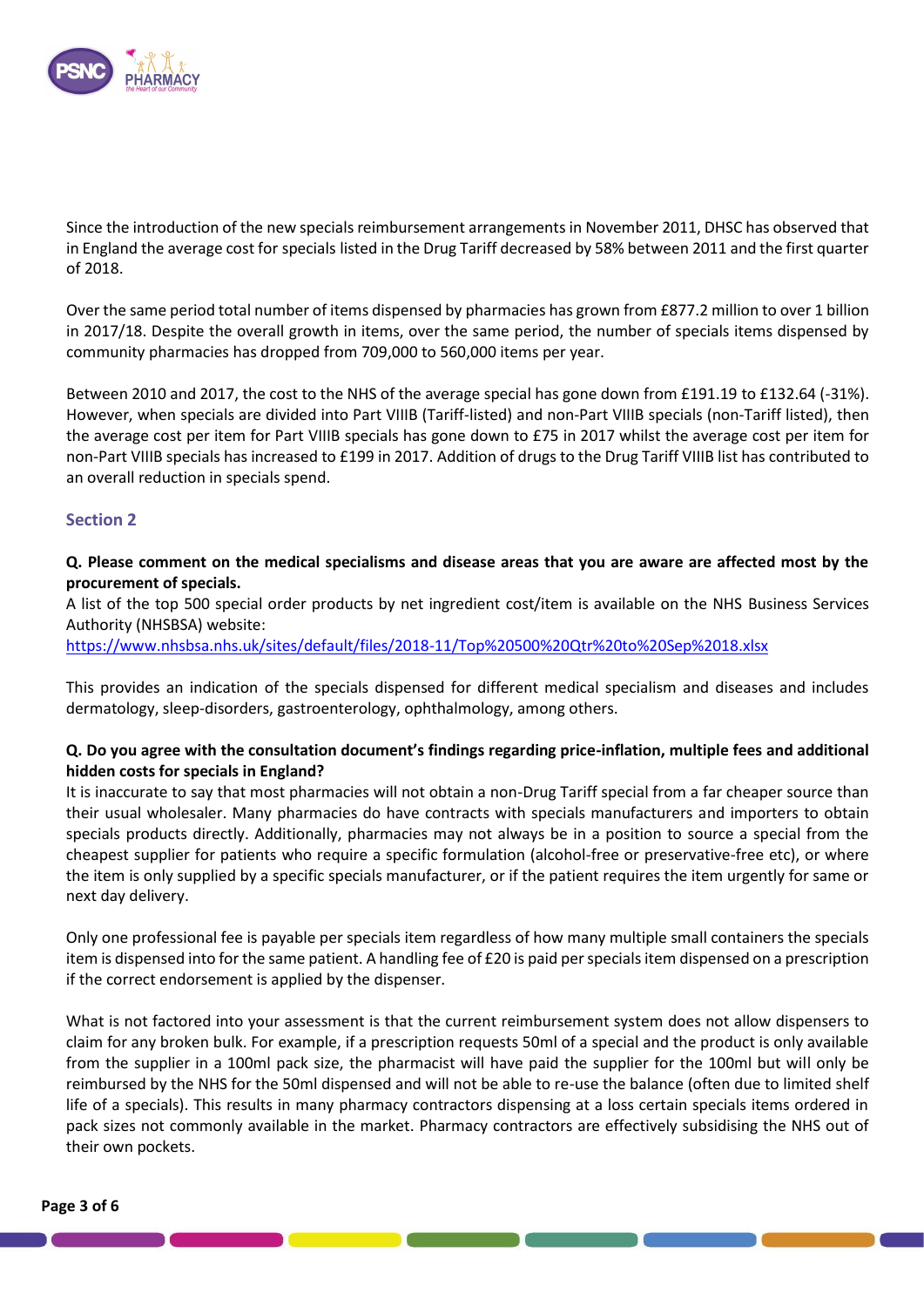

We agree that additional hidden costs can arise if the correct treatment (specials or not) is not made available to the patient in a timely manner.

#### **Q. Do you believe a saving could be made to NHS England if a new procurement system were put in place?**

A central procurement system may generate some purchasing efficiencies, but nationwide distribution could present logistical (and associated financial) challenges for production units linked to the central or regional procurement centres. There may be unforeseen issues faced by pharmacies when ordering certain specials products. Patients requiring urgent (same or next day) supplies may need to be dealt with differently to avoid delays in obtaining essential medication. There is a risk of reducing choice and driving down quality if the cheapest special is sought.

There are currently around 1,200 retail pharmacies in Scotland serving a population of over 5.5 million. In England, over 11,000 pharmacies serve a total population of over 55 million. The benefits of a central procurement model may be realised in Scotland however this may prove difficult in England, as it would require a significant increase in the number of NHS production units to cater for each geographical location to help meet the demand or require each unit to increase its production capacity.

### **Q. Do you agree with the statement that the current procurement of specials in England impacts patient access to medicines in primary care?**

No. The current procurement of specials does not impact patient access. On the contrary, the system improves access as pharmacies are conveniently located for the vast majority of the population and having the choice and competition between specials suppliers improves patient access to essential treatments.

### **Q. What do you consider to be the major impacts of patients requiring secondary care services to obtain a prescription for their special medicine?**

Variation in prescribing of specials due to each Clinical Commissioning Group (CCG) having their own prescribing formularies. A national formulary approach would eliminate post-code lottery and also ensure GPs have flexibility to determine whether a special can be prescribed to meet the clinical needs of a patient.

#### **Q. Please provide any other comments you may have on the current system of procurement for specials in England.**

#### **Section 3**

### **Q. Do you believe that there is an issue with regards to the safety of specials in England within (i) primary care and (ii) secondary care?**

PSNC is not aware of any safety concerns of specials dispensing within primary care.

### **Q. What mechanisms do you think should be in place to ensure the safety, efficacy, quality and consistency of specials?**

Holders of manufacturer's specials licences and import licences are regulated by the Medicines and Healthcare products Regulatory Agency (MHRA).

Specials by their very nature are 'specially ordered' drugs to help meet the individual needs to patients. Specials can be obtained from a range of sources by pharmacists and their teams and are not all manufactured in the same way. This means that the quality, bioavailability and consistency of specials can vary even where the same product is prescribed. Since the safety, quality and efficacy of specials will not have been formally assessed by a regulatory body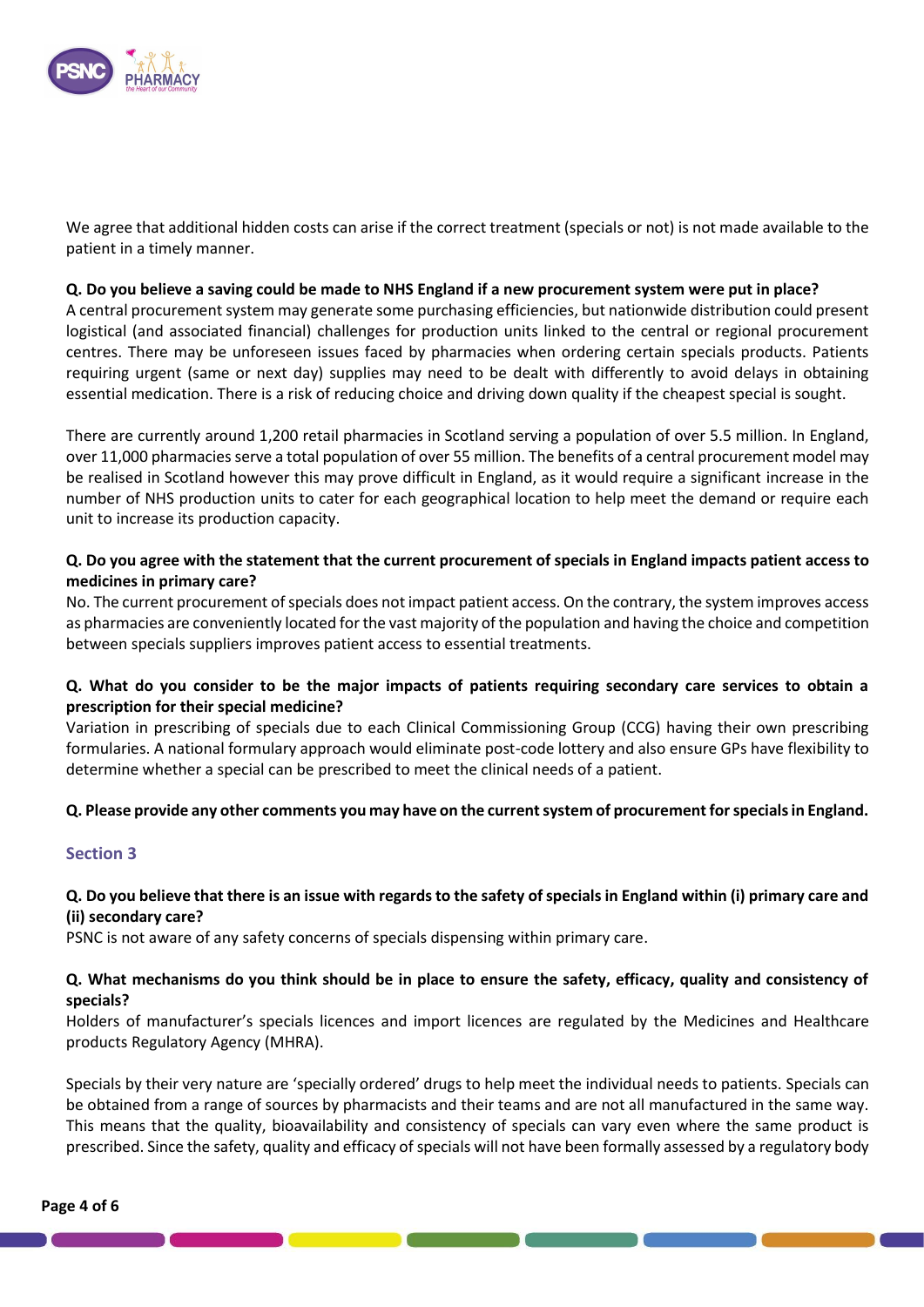

there is less certainty about safety, efficacy and likelihood of adverse events. Reporting mechanisms of any adverse reactions to specials is in place via the MHRA yellow card scheme.

## **Q. Do you believe aseptic compounding pharmacies have a capacity issue and, if yes, what steps should be taken to relieve these capacity constraints?**

#### **Q. Is batch testing a viable solution to improve patient safety for specials?**

### **Section 4**

**Q. Can you explain whether existing legislation ensures that the level of remuneration for specials is reasonable?** In addition to the usual dispensing fee of £1.26 for any item dispensed, the current level of remuneration of £20 as a handling fee for supply of a specials is considered reasonable to cover additional costs incurred by the pharmacy contractors when sourcing the product and maintaining records of specials obtained and dispensed.

**Q. Does the Health Services Medical Supplies (Costs) Act provide the necessary powers to alter the procurement practices for specials in a satisfactory manner?**

## **Q. Do you believe that The Health Services Products (Disclosure and Information) Regulations 2018 have adequately improved the provision of information on the pricing of specials.**

PSNC is not aware if gathering of information on pricing of specials has improved following the introduction of the new Regulations.

## **Section 5**

### **Q. Please provide any comments that you may have about the potential merits and limitations of the solutions outlined in this document:**

Significant savings to the NHS on specials has already been realised following the introduction of a fixed Drug Tariff price for the most commonly dispensed unlicensed specials.

PSNC would not be opposed to further additions of specials products to the Drug Tariff and would also support the introduction of a section to the Tariff to incorporate unlicensed oral solid-dose formulation; for example, melatonin tablets. This is an approach similar to one taken by Scotland where they have a Part 7U in the Drug Tariff for commercially available products that do not have a product license and are not on the Advisory Committee of Borderline Substances (ACBS) list. For more significant changes, PSNC would expect to discuss the nature of any solution to reform supply of specials in primary care with the DHSC.

Careful consideration needs to be given before any significant changes are introduced to avoid any disruption to patients as we have seen in the past when changes were made to the home oxygen service.

#### **a. Increasing number of specials in the Drugs Tariff**

- **b. Central procurement**
- **c. Batch production**